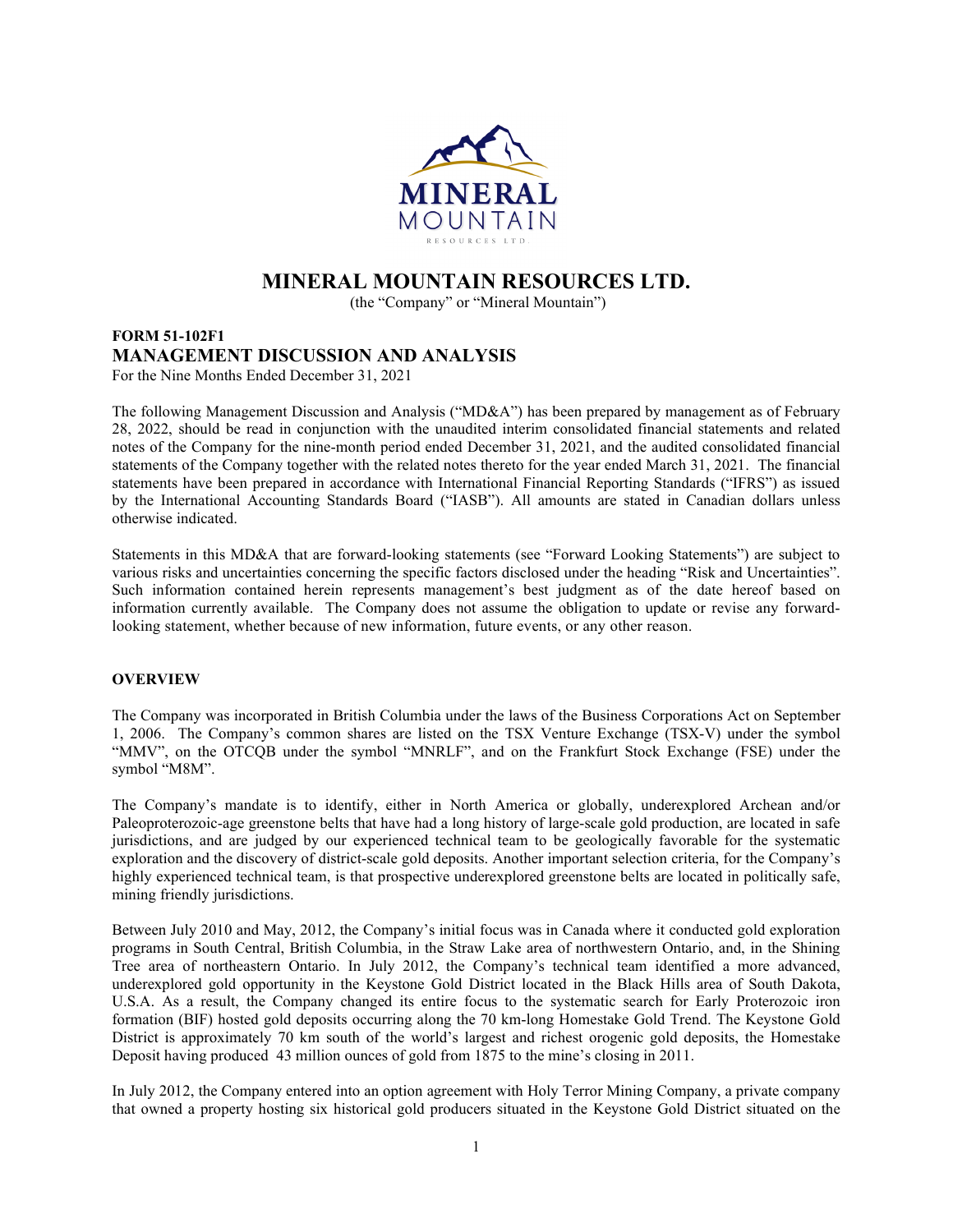Homestake Gold Trend about 70 km south of the Homestake Mine in the Black Hills of South Dakota, U.S.A. In October 2016, due to a dramatic downturn in the overall mining industry , the Company terminated the Holy Terror Option Agreement and began to focus on the Rochford Gold District, also situated along the Homestake Gold Trend but only 26 km south of the Homestake Mine. All three areas, the Homestake Mine, the Rochford District and the Keystone Districthost economic deposits of hydrothermal gold mineralization situated in highly altered folded and sheared iron formation locally known as "Ledges".

Beginning in the fall of 2012 through to July, 2021, the Company began a program of considerable land consolidation in the Rochford Gold District, by both physical claim staking and by mineral property purchases. Currently, the Company land holdings in the Rochford District total 7,858 acres consisting of nine (9) patented lode claims and 476 unpatented BLM lodes claim. Coincidentally, the Company systematically acquired a comprehensive database convering the entire Homestake Gold Trend area including the Rochford District beginning in 2013 to the present. Complimenting the database, the Company completed a high resolution airborne EM and Mag survey (HeliTEM) in early 2013 covering the Company's entire Rochford area land package. Based on the Company's combined research of the historical exploration conducted in the Rochford District,it's comprehensive database and field geological mapping program, the Company concluded that the Rochford District had similar geological and mineralogical characteristics to the Homestake Mine host rocks, and, that the entire Homestake Gold Trend offered above average exploration potential for gold. Following 3D modelling of the Company's initial airborne survey, five unusually large magnetic bodies associated with gold-hosted banded iron fromation (BIF) were highlighted within the Company's land holdings inthe Rochford District. Each of the three magnetic bodies, due to the size of the magnetic anomalies were considered to be potential Homestake-style gold targets. The largest magnetic body encompasses the Company's 100%-owned Standby Mine gold deposit located within a folded plunging syncline. The intersection of the regional structure, the Homestake Gold Trend, and the highly deformed and hydrothermally altered iron formation unit hosting the Standby Mine deposit was interpreted to be a strong Homestake-style gold target that warranted core drilling.

A 9-hole Phase 1 drilling program totaling 2,937 meters was completed between February, 2018 and October, 2018. Eight of the nine drill holes intersected Homestake-style gold mineralization across widths of up to 30 meters within the East Limb Structure (Standby Shear Zone) to a vertical depth of 500 meters. Drill hole ST18-006 intersected 43.5 m grading 1.21 g/t Au adjacent to historical drill hole BLG-UG-03 which intersected 25.91 m grading 3.19 g/t Au. Phase 1 confirmed that the Standby gold horizon hosted robust gold mineralization over strong widths.

Based on the positive results from the Company's Phase 1 drill progran, between October 2019 and March, 2020, a 7-hole Phase 2 drill program totaling 2,551.35 meters was completed with mixed results. Initially, it was decided that a "pilot hole" was to be drilled in a SSE direction down the interpreted plunge of the folded syncline. The objective for the Phase 2 program was to intially drill an 1800 m pilot hole down plunge from surface to test a high grade intersection recorded by Homestake Mine in 1987. This hole did not accomplish our objective due to extensive hydrothermal alteration causing numerous hole deviations and low drill productivity. The hole was stopped at 720.10 metres. Although the Phase 2 drill program was not able to test the high gold mineralization near the 1800 m depth down plunge, a near massive interval of aresenopyrite in the Poverty Gulch Formation intersected 6.09 m grading 1.81 g/t Au. Mineralization of this type is rare and unusual in the rocks overlying the Rochford Iron Formation. Where this arsenopyrite-rich shear hits the underlying iron formation is considered to be a potential high grade target.

A 3<sup>rd</sup> Phase program totaling 9,000 m of drilling was planned by the Company's technical staff to test three different targets along the Standby, gold trend.and DENR permitting was applied for and granted to complete the proposed program.

In June 2020, the Company staked 3 unpatented BLM mineral claims totaling 61.98 acres (25.08 hectares). On September 1, 2020, the Company paid the renewal fees for 458 BLM unpatented mineral claims located in Pennington and Lawrence Counties.

Impact of Covid-19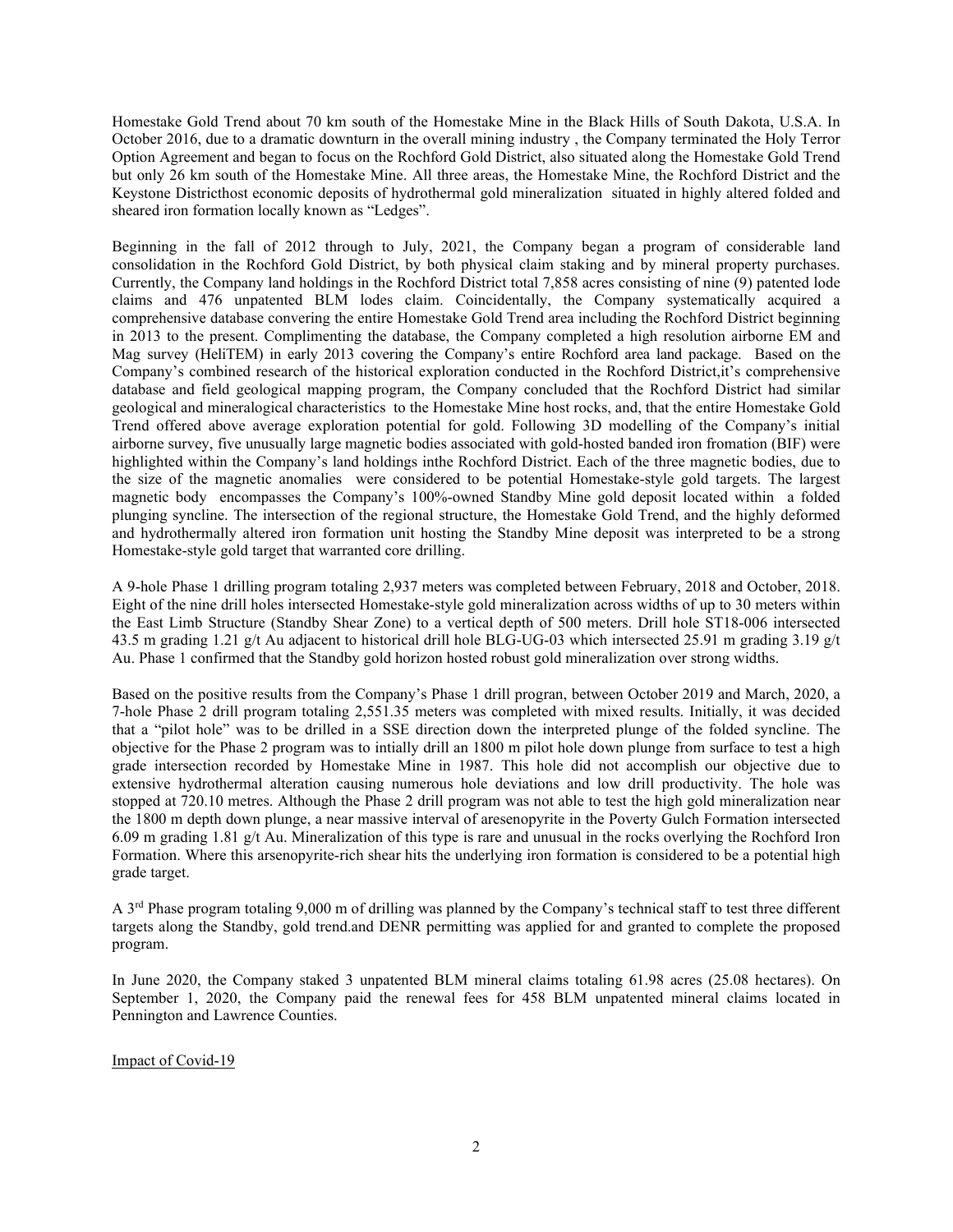In March 2020 the World Health Organization declared coronavirus COVID-19 a global pandemic. The Company announced its COVID-19 initiatives that the Company is complying with governmental orders and advice, and internal company protocols on travel restrictions, social distancing, and allowable business activities during the ongoing COVID-19 pandemic in order to keep Company personnel, contractors and local community contacts safe during this uncertain period. Management will continue to assess the timing of when active drilling and fieldwork can be resumed. Currently, all Company personnel are working remotely but in regular voice and data communications as the Company progresses the compilation and targeting.

This contagious disease outbreak, which has continued to spread, and any related adverse public health developments, has adversely affected workforces, economies, and financial markets globally, potentially leading to an economic downturn. It is currently not possible for the Company to predict the duration or magnitude of the adverse results of the outbreak and its effects on the Company's business or ability to raise funds. The Company is closely monitoring the impact of the pandemic on all aspects of its business.

#### **Standby Gold Project (2012 –2020)**

## **Note: In previous management discussions and analysis, the Standby Gold Project was previously referred to as the "Rochford Gold Project" or "Rochford Project". The project name was changed to avoid confusion with the Rochford Gold District.**

On March 1, 2016, the Company announced the purchase of two (2) strategically located gold properties totaling 19 unpatented lode mineral claims totaling 380 acres (152 hectares) from BHB Partners, the South Standby and the Cochrane South properties. As well, the Company assembled a comprehensive database consisting of over \$US 20 million in historical exploration costs completed by six major gold companies. On June 22, 2016, the Company staked an additional 37 unpatented lode mineral claims totaling 606 acres (242 hectares) south of the South Standby property acquired from BHB Partners. The claims were staked to provide better coverage along the 5.5 km long Standby-South Standby-Lookout Mine structural corridor. On September 2, 2016, the Company signed an Option to Purchase agreement on the historical Standby Mine property consisting of nine (9) contiguous patent claims totaling 67.45 acres (27 hectares). In September 2019, the Company completed the Option to Purchase Agreement thus owning 100% of the Standby patents. In October 2016, the Company purchased a proprietary digital database generated from core diamond drilling that was conducted by Homestake Mining Company between 1967 and 1988, and never before released to the public. The proprietary digital database consisted of 71 diamond drill holes totaling 22,393 meters of which 17 holes totaling 14,723 meters were drilled on the Standby Mine Property.

Between the period from January to June 30, 2017, the Company engaged the services of Earthscan Geoscience, a consulting group specializing in the compilation of the recently acquired comprehensive database. Since the data acquired was from multiple sources and from different generations, Earthscan Geoscience was able to get the data into a workable digital format compatible with several modern software programs. On May 2, 2017, the Company was issued EXNI permit 427 to drill 10,000 meters to define the down plunge extension of the Standby Mine gold deposit and was granted a water use permit for drill testing purposes. A diamond drill contract to drill 3,000 meters consisting of a minimum of 9 holes was signed with First Drilling, a Colorado based drill firm, in October 2017.

From February 11th, 2018 through to end of March, 2018 the Company completed 3 of the planned 9 drill holes on the Standby Mine patents totaling 1,322 meters, All three drill holes tested the upper 320 meters of the East Limb Structure. The drill program was voluntarily halted due to degrading road conditions due to spring thawing. Following the upgrading of the access road, drilling resumed on June 4, 2018. Between that period and August  $7<sup>th</sup>$ , 2018, the Company completed an additional three (3) holes for a grand total of 2,155 meters drilled to date. Finally, between August 8<sup>th</sup> and September 5<sup>th</sup>, 2018, the Company completed an additional 3 holes totaling 782 meters. In all, 9 drill holes totaling 2,937 meters were completed in Phase 1. Based on the positive results recorded in Phase 1, the Company developed a plan to drill a 1600 meter long "trunk hole" down plunge along the East Limb Structure to drill test two historical gold zones previously intersected by Homestake Mining between 1986 and 1987. The deepest gold zone to be tested was at about a 1,000 m veritcal depth. Directional drilling techniques and drill rig capable of drilling to 2800 m depths was used for Phase 2. To accomplish the deep drill testing, a total of 4,000 meters of drilling was planned for Phase 2. In September / October 2019, the Company recently closed a nonbrokered private placement and raised an aggregate of \$2,409,130.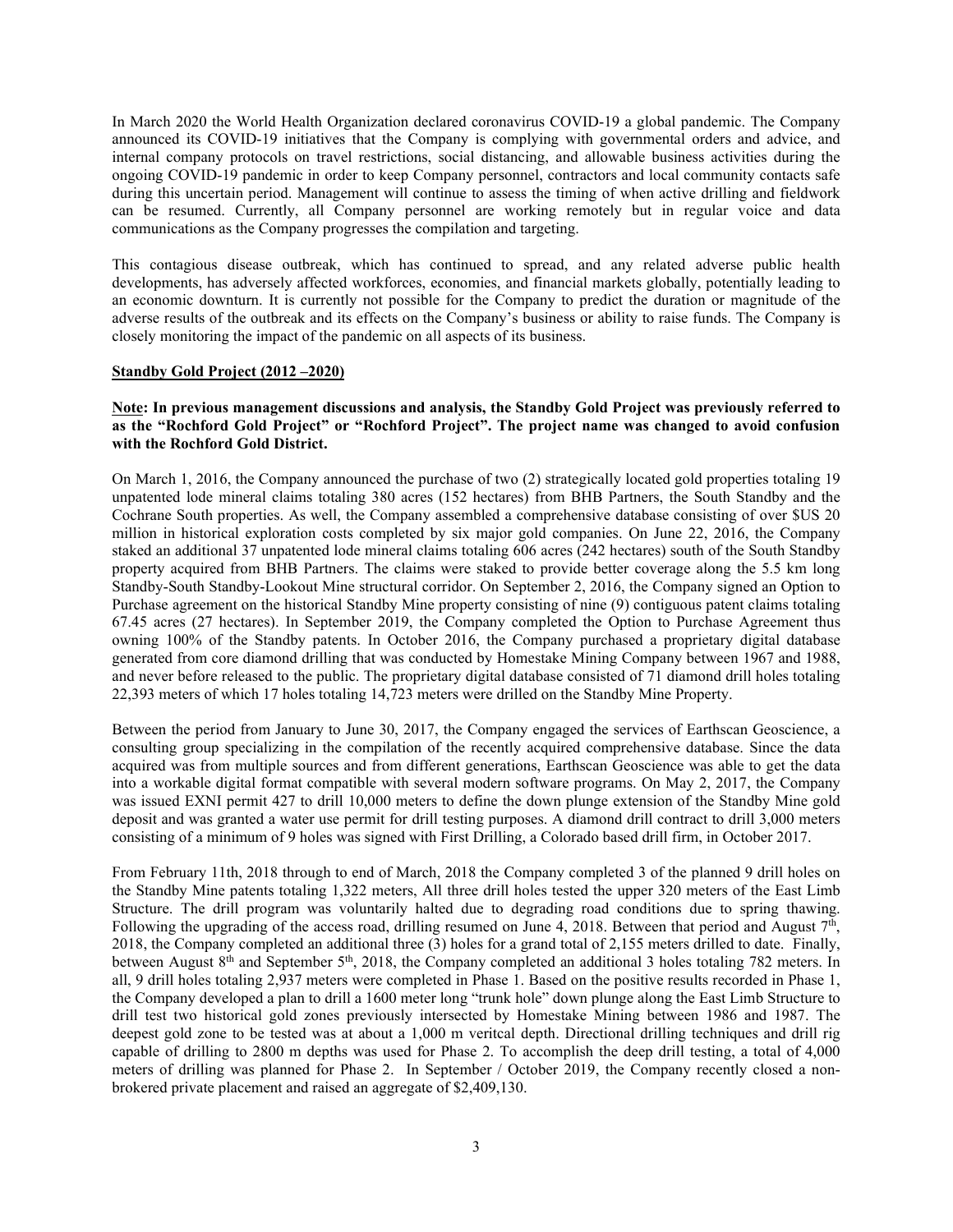The Phase 2 drill program was intiated on September 27, 2019 with the "trunk hole" (ST19-011) attaining a down plunge total depth of 1050 m. ST19-011 was terminated in early December 2019 due to difficulties in maintaining the desired dip and angle of this hole. A second hole, ST19-012, was drilled to test the down dip extension of Target #1 prior to the holiday period. Drilling was halted on December 18<sup>th</sup>, 2019 and from October 2019 through to March 2020 a total of 2,551.35 m were completed.

As of the date of this report, the Company controls a 100% interest in 476 unpatented lode mineral claims totaling 7,790.55 acres (3,128.73) hectares in the Rochford District and nine (9) patented claims totaling 67.45 acres (27 hectares) for a grand total of 7,858 acres (3,155.82 hectares) owned by the Company in the Rochford District.

# **MINERAL EXPLORATION ACTIVITIES**

#### **Standby Gold Project, Black Hills, South Dakota**

The Rochford Gold District is situated within the Homestake Gold Trend 27 kilometers (16 miles) south-southwest of the Homestake Mine, one of the largest gold producers in North American history and the largest iron formationhosted gold deposit of its kind in the world. The Company's experienced technical team concluded that, the Homestake Mine and the Rochford District were remarkably similar in host rock composition, structural style, metamorphic grade, and gold mineralization concluding that the Rochford District had the potential to contain more than one economic gold deposit. More than 45,000,000 ounces of gold have been produced from the Black Hills, with the majority from the world famous Homestake Mine (~43,000,000 ounces of Au) in Lead, South Dakota.

Between February and March 2013, the Company completed a HeliTEM electromagnetic and magnetic airborne geophysical survey over the Standby Project area totalling 977.4-line km. Following further research, due diligence, and numerous site visits to the Rochford District, in October 2015, the Company purchased two strategically located gold properties totaling 19 unpatented mineral claims and a comprehensive database that was never previously disclosed consisting of over \$US 20 million in historical exploration (primarily diamond drill results) from BHB Partners, a US based private group of geologists. The database and two gold properties were purchased for US 4 million post-consolidated shares of the Company and no cash payment.

On September 12, 2016, the Company signed an exploration agreement with an option to purchase a 100-% interest in the historic Standby Mine property, a "turn of the century" high grade gold producer located in Pennington County and consisting of 9 contiguous patent claims totaling 67.45 acres. Gold mineralization at the Standby Mine is hosted in a synclinally folded, southeasterly plunging gold-hosted iron formation geologically similar to the Ledge-type deposits developed at the Homestake Mine.

In April 2017, the Company engaged to services of Condor Geophysical Consulting based in Colorado, USA to conduct a Geo Interpretation of the magnetic data and a geophysical assessment of the airborne survey flown for the Company by Fugro in 2013. A final report was received from Condor in September 2017. In addition, the Company engaged the services of FMG Engineering, a local consulting firm based in Rapid City to assist the company to apply for drill permits on both the Standby Mine patented and on the Company's 100% owned unpatented claims located immediately south of the Cochrane gold deposit.

In October 2017, the Company signed a drilling contract with First Drilling, a Colorado-based drill contractor, to drill up to 12 holes on the Standby Mine patents. On February 11, 2018, drilling began and by September 5, 2018, nine holes of the planned twelve holes totaling 2,937 meters were completed. The deepest hole in Phase 1 tested the East Limb Structure to about 500 meters below the Standby Mine workings. Phase 1 drill results confirmed that the 30-meter-wide sheared banded iron formation that hosts the Standby Mine deposit is open down plunge below 500 meters TVD and that the gold mineralization had similar characteristics to the Homestake Mine ledges.

In September 2019, the Company completed the outright purchase of the Standby Mine patents totaling 67.45 acres.

The annual rental fees payable to the South Dakota Bureau of Land Management (BLM) for all the Company's land holdings in the Rochford District were paid in August 2020, assuring the claim package is in good standing until September 1, 2021.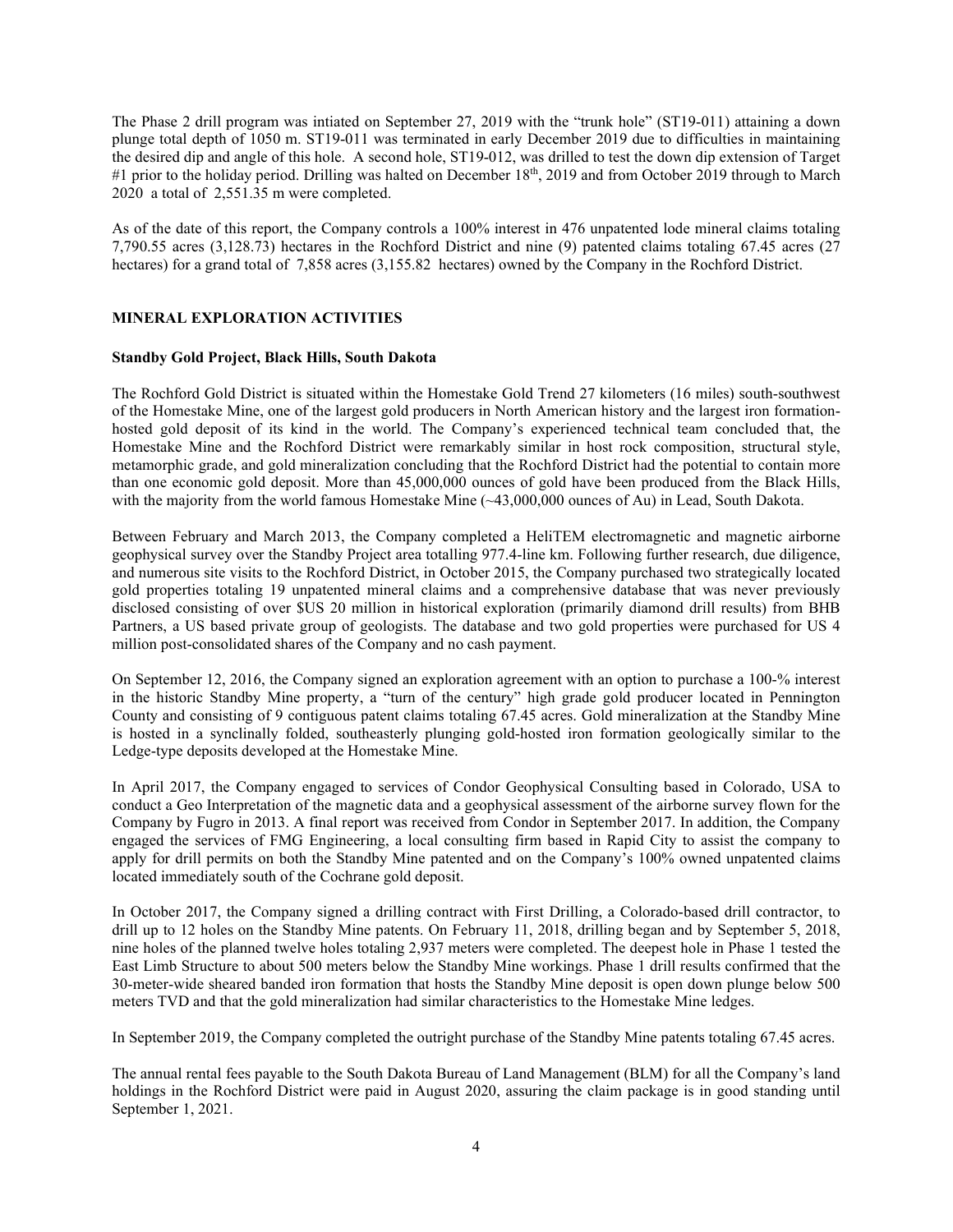Between October 2019 and March 20, 2020, the Company completed 7 holes totaling 2,551.35 meters designed to extend the Standby Mine gold zone down plunge below a vertical depth of 400 meters. In September 2020, the Company added a geological consultant to its technical team to map the Standby Mine surface and underground geology and the Rochford District belt. Between September 26 and 29, 2020, the Company engaged Precision GeoSurveys to complete a second 708-line kilometer airborne magnetic and radiometric survey over its land position in the Rochford area. The survey lines were flown at 50-m line separation at a height of 30-m above the terrain.

In July 2020, the Company commissioned SRK Consulting (Canada) Inc. to complete a regional structural geological interpretation of electromagnetic, aeromagnetic, and radiometric data generated in the Rochford Project area. This interpretation focused on defining the structural architecture that may impact to distribution of gold mineralization at a regional scale. This study by SRK concluded that the controls of gold mineralization is equivalent between the Rochford and Homestake Districts.

A 9,000 m Phase 3 drill program is being proposed to drill gold targets along the 1800-meter-long Standby gold zone using conventional drilling across the mineralized structure.

# **Qualified Person**

The technical contents in this document have been reviewed and approved by Nelson W. Baker, P.Eng., a qualified person as defined by National Instrument (NI) 43-101.

#### **DISCUSSION OF OPERATIONS**

The Company is an exploration stage company and has no operating revenue. Expenditures related to mineral exploration and evaluation assets are capitalized. During the nine months ended December 31, 2021, the Company incurred \$117,535 (2020 - \$114,664) in property claim maintenance costs and \$243,165 (2020 - \$337,581) in exploration expenditures. The details of the mineral expenditures are included in the note 7 to the consolidated financial statements.

#### Three-month period ended December 31, 2021

During the three months ended December 31, 2021, the Company reported a net loss of \$209,958 compared to a net loss of \$222,071 incurred in the three months ended December 31, 2020. The loss in the 2021 quarter relates primarily to general operating expenses of \$210,018 (2020 - \$228,768). The main expense items are generally consistent with the 2020 comparative period and include consulting fees of \$32,088 (2020 - \$38,550), management fees of \$83,500 (2020 - \$81,000), office and miscellaneous of \$24,057 (2020 - \$29,466) and professional fees of \$26,766 (2020 - \$25,891).

## Nine-month period ended December 31, 2021

During the nine months ended December 31, 2021, the Company reported a net loss of \$630,638 compared to a net loss of \$656,540 incurred in the nine months ended December 31, 2020. The loss in 2021 period relates primarily to general operating expenses of \$672,780 (2020 - \$717,587), partially mitigated by a gain on sale of the Straw Lake claims of \$50,000 (2020 - \$nil). The general operating expenses excluding share-based payment expenses for the nine months ended December 31, 2021, were \$555,607 (2020 - \$666,666). The variance was mainly attributable to:

- Consulting fees of \$47,445 (2020 \$83,550) relate to fees to contract consultants for corporate and general geological consulting work. The Company has cut down most of the contract services as part of its effort to reduce costs.
- Media and news dissemination of \$13,628 (2020 \$83,798) include costs of marketing firms, media events and publications, news dissemination and promotional materials. The Company has scaled back its marketing activities during the current period.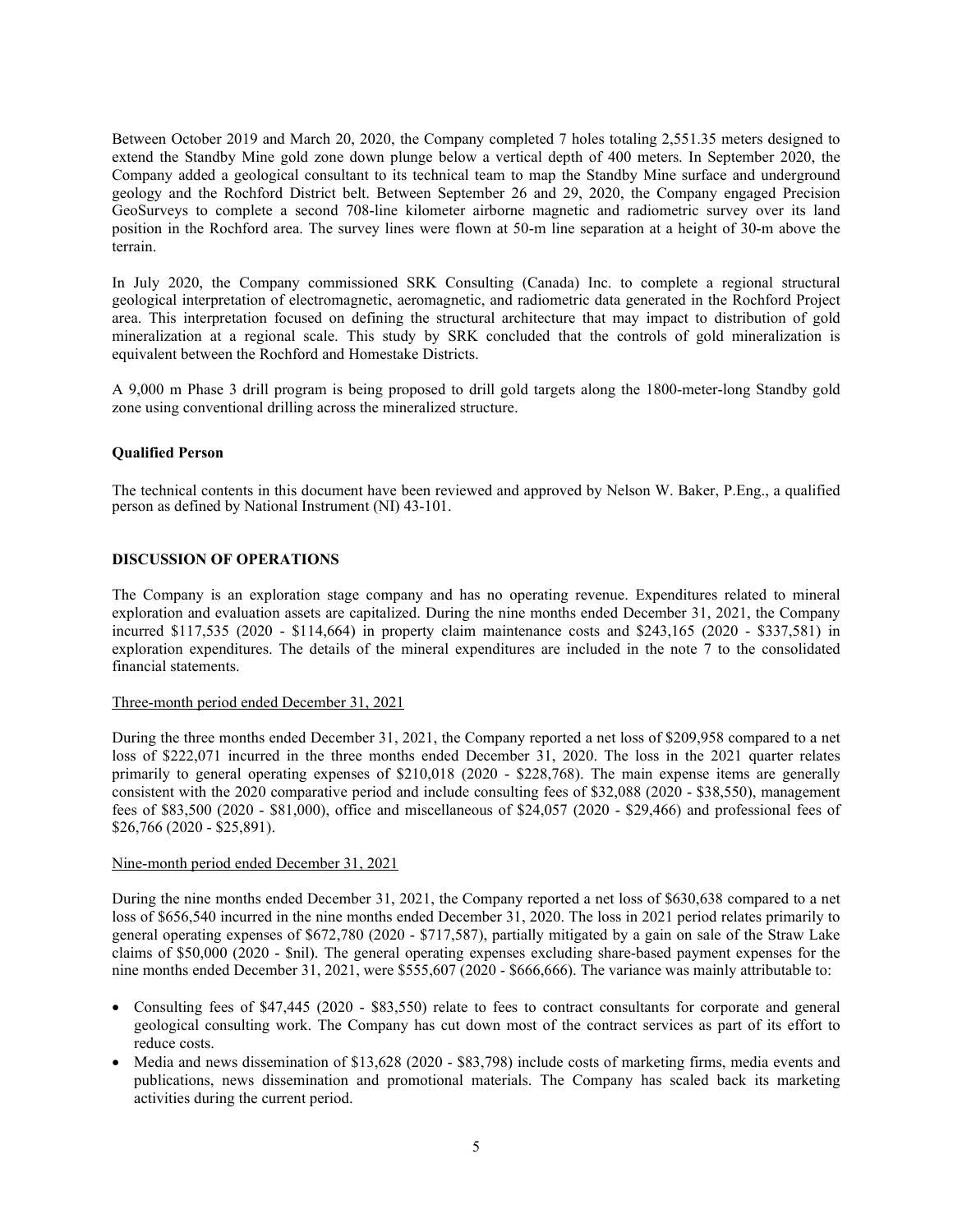Share-based payment expenses of \$117,173 (2020 - \$50,921), a non-cash charge, are the estimated fair value of the stock options were vested during the period. The Company used the Black-Scholes option pricing model for the fair value calculation.

# **SUMMARY OF QUARTERLY RESULTS**

The following table sets forth selected unaudited financial information for the Company's eight most recent quarters ending with the last quarter for the three months ended on December 31, 2021.

|                                                                                 | For the Three Months Ending |                   |                  |                    |                          |                          |                          |                    |  |
|---------------------------------------------------------------------------------|-----------------------------|-------------------|------------------|--------------------|--------------------------|--------------------------|--------------------------|--------------------|--|
|                                                                                 | Fiscal 2022                 |                   |                  | <b>Fiscal 2021</b> |                          |                          |                          | <b>Fiscal 2020</b> |  |
|                                                                                 | Dec. 31,<br>2021            | Sept. 30,<br>2021 | Jun. 30,<br>2021 | Mar. 31,<br>2021   | Dec. 31.<br>2020         | Sept. 30,<br>2020        | Jun. 30,<br>2020         | Mar. 31,<br>2020   |  |
|                                                                                 | $(\$)$                      | $(\$)$            | $(\$)$           | (S)                | <b>(\$)</b>              | $(\$)$                   | (S)                      | (S)                |  |
| Total revenues                                                                  | $\overline{\phantom{a}}$    | -                 |                  |                    | $\overline{\phantom{a}}$ | $\overline{\phantom{0}}$ | $\overline{\phantom{a}}$ |                    |  |
| Income (loss) from<br>continuing operations                                     | (209, 958)                  | (218, 635)        | (202, 045)       | (461, 174)         | (222,071)                | (203, 168)               | (231, 301)               | (436,280)          |  |
| Net income (loss)                                                               | (209, 958)                  | (218, 635)        | (202, 045)       | (461, 174)         | (222,071)                | (203, 168)               | (231, 301)               | (436,280)          |  |
|                                                                                 |                             |                   |                  |                    |                          |                          |                          |                    |  |
| Income (loss) from<br>continuing operations<br>per share - basic and<br>diluted | (0.00)                      | (0.00)            | (0.00)           | (0.01)             | (0.00)                   | (0.00)                   | (0.00)                   | (0.01)             |  |
| Net income (loss) per<br>share - basic and<br>diluted                           | (0.00)                      | (0.00)            | (0.00)           | (0.01)             | (0.00)                   | (0.00)                   | (0.00)                   | (0.01)             |  |

# **LIQUIDITY AND CAPITAL RESOURCES**

As at December 31, 2021, the Company had a cash balance of \$30,048, a decrease of \$426,119 from the cash balance of \$456,167 on March 31, 2021. The Company spent \$395,437 (2020 - \$708,317) in operating activities and \$254,448 (2020 - \$1,009,231) on its mineral exploration project. During the nine months ended December 31, 2021, the Company received net proceeds of \$198,250 (2020 - \$2,334,900) from issuance of common shares, \$50,000 (2020 - \$nil) from the sale of Straw Lake claims and paid \$31,864 (2020 - \$40,968) of lease liability.

The Company had working capital deficiency of \$538,111 as at December 31, 2021, compared to working capital of \$114,643 as at March 31, 2021.

Management estimates that the general operating costs, excluding share-based payments expense, for the next 12 months will be approximately \$700,000. At present, the Company does not have sufficient capital resources to meet its anticipated operating and capital requirements for the next 12 months. However, the Company expects to close a previously announced financing of \$5 million USD in the first/second quarter of 2022.

#### Going Concern

The Company is an exploration stage company. At present, the Company's operations do not generate cash flow and its financial success is dependent on management's ability to discover economically viable mineral deposits. The mineral exploration process can take many years and is subject to factors that are beyond the Company's control. To continue as a going concern and to meet its corporate objectives, which primarily consist of exploration work on its mineral properties, the Company will require additional financing through debt or equity issuances or other available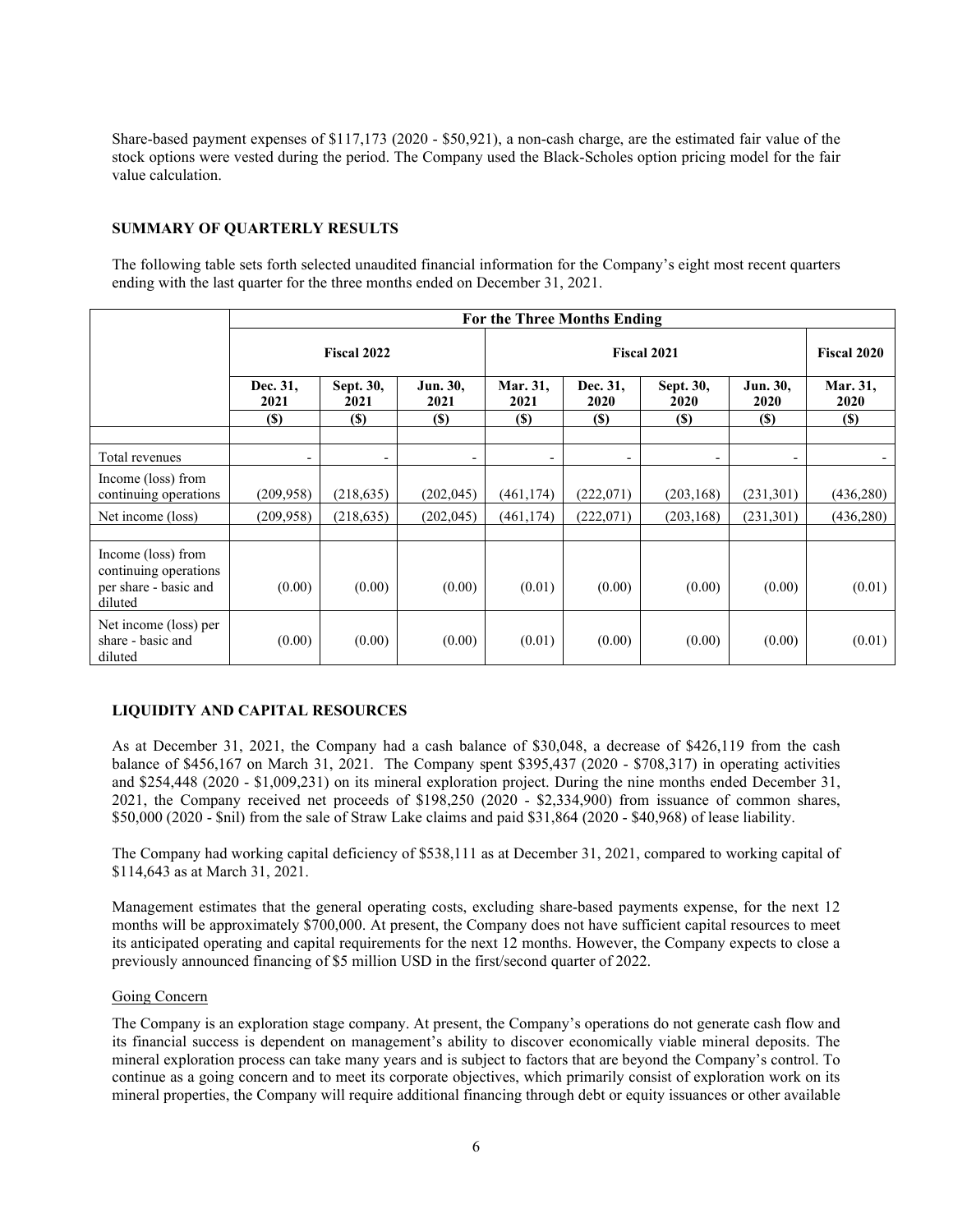means. Although the Company has been successful in the past in obtaining financing, there is no assurance that it will be able to obtain adequate financing in the future or that such financing will be on terms advantageous to the Company. Management believes it will be able to raise equity capital as required in the long term, but recognizes there will be risks involved that may be beyond their control. The annual and interim financial statements do not include any adjustments to the recoverability and classification of reduced asset amounts and classification of liabilities that might be necessary should the Company be unable to continue operations. These adjustments could be material. The Company is not subject to material externally imposed capital constraints.

# **OFF-BALANCE SHEET ARRANGEMENTS**

The Company does not have any off-balance sheet arrangements.

# **RELATED PARTY TRANSACTIONS**

Key management personnel include directors (executive and non-executive) and senior officers of the Company. The compensation paid or payable to key management personnel during the nine-month periods ended December 31 is as follows:

|                                                              |    | 2021                            | 2020                        |
|--------------------------------------------------------------|----|---------------------------------|-----------------------------|
| Consulting fees<br>Professional fees<br>Share-based payments | \$ | 245,500 \$<br>45,985<br>100,434 | 243,000<br>45,710<br>18,291 |
| Total                                                        | S  | 391,919                         | 307,001                     |

The Company entered the following transactions relating to key management personnel and entities over which they have control or significant influence during the nine-month periods ended December 31, 2021:

- a) Incurred management fees of \$90,000 (2020 \$90,000) to a company controlled by the President of the Company.
- b) Incurred management fees of \$45,000 (2020 \$45,000) to a company controlled by a director of the Company.
- c) Incurred management fees of \$63,000 (2020 \$63,000) to a director of the Company.
- d) Incurred management fees of \$2,500 (2020 \$nil) to the Chief Financial Officer of the Company
- e) Incurred professional fees of \$nil (2020 \$10,985) to a company which a director of the Company is an officer.
- f) Incurred professional fees of \$32,355 (2020 \$34,725) and management of \$45,000 (2020 \$45,000) to a company controlled by the former Chief Financial Officer of the Company.
- g) Incurred professional fees of \$13,630 (2020 \$nil) and other fees of \$945 (2020 \$nil) to a company with the Secretary in common with the Company.

The Company has entered into four consulting agreements with a director and three companies controlled separately by two directors and an officer of the Company for management and corporate consulting services for a total monthly fee of \$22,000 plus applicable taxes. These agreements are for a one-year term and continue thereafter on a month-to-month basis and may be terminated with a six-month notice or a termination payment equal to six months' remuneration.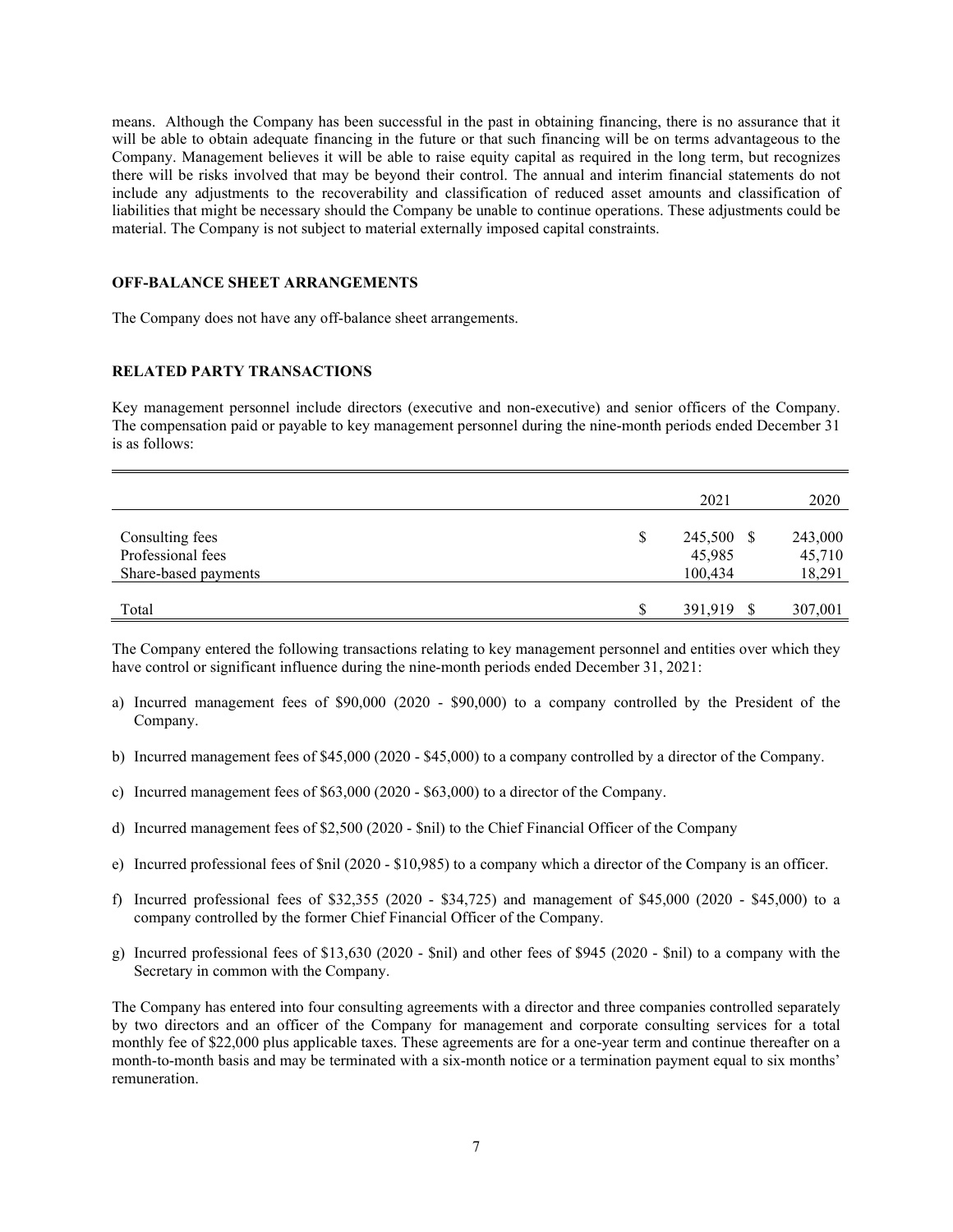# **CRITICAL ACCOUNTING ESTIMATES**

The preparation of the Company's consolidated financial statements requires management to make estimates and assumptions that affect the reported amounts of assets and liabilities at the date of the financial statements and reported amounts of expenses during the period. Actual results could differ from these estimates. The Company's management reviews these estimates and underlying assumptions on an ongoing basis, based on experience and other factors, including expectations of future events that are believed to be reasonable under the circumstances. Revisions to estimates are adjusted for prospectively in the period in which the estimates are revised. Significant areas requiring the use of management estimates include:

- i) The determination of the fair value of stock options and agent's warrants using stock pricing models, require the input of highly subjective assumptions, including the expected price volatility. Changes in the subjective input assumptions could materially affect the fair value estimate.
- ii) The determination of deferred income tax assets or liabilities requires subjective assumptions regarding future income tax rates and the likelihood of utilizing tax carryforwards. Changes in these assumptions could materially affect the recorded amounts.

# **FINANCIAL INSTRUMENTS**

The Company classified its financial instruments as follows: cash and restricted cash classified as subsequently measured at amortized cost; trade and other payables as subsequently measured at amortized cost financial liabilities. The carrying amount of financial assets and liabilities carried at amortized cost is a reasonable approximation of fair value due to the relatively short period to maturity of these financial instruments.

#### **Financial risk management**

The Company's financial risks arising from its financial instruments are credit risk, liquidity risk, interest rate risk and foreign exchange rate risk. The Company's exposures to these risks and the policies on how to mitigate these risks are set out below. Management manages and monitors these exposures to ensure appropriate measures are implemented on a timely and effective manner.

#### *Credit risk*

Credit risk is the risk of potential loss to the Company if the counter party to a financial instrument fails to meet its contractual obligations. The credit risk of the Company is associated with cash and restricted cash. The credit risk with respect to its cash and restricted cash is minimal as they are held with high-credit quality financial institutions. Management does not expect these counterparties to fail to meet their obligations.

#### *Liquidity risk*

Liquidity risk is the risk that the Company will not meet its obligations associated with its financial liabilities as they fall due. The Company performs cash flow forecasting for each fiscal year to ensure there is sufficient cash available to fund its projects and operations. As at December 31, 2021, the Company had a cash balance of \$30,048 and current liabilities of \$737,987. The Company's financial liabilities include trade and other payables which have contractual maturities of 30 days or are due on demand.

At present, the Company's operations do not generate cash flow. The Company's primary source of funding has been the issuance of equity securities through private placements and the exercise of stock options and warrants as well as loans from related parties The Company announced a \$5 million USD private placement in November 2021 and anticipates closing this financing in first/second quarter 2022.

#### *Interest rate risk*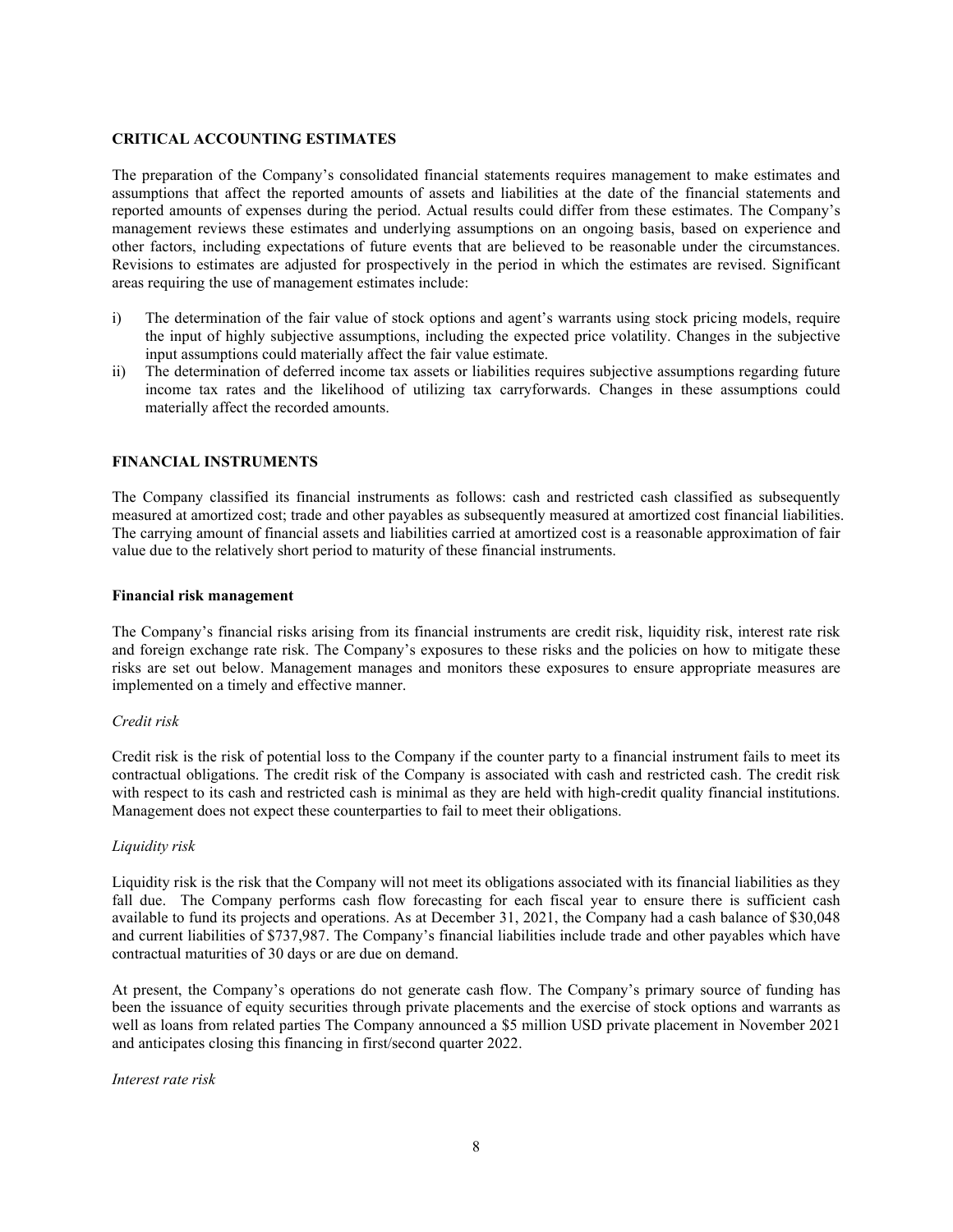Interest risk is the risk that fair value or future cash flows of a financial instrument will fluctuate because of changes in the market interest rates. The Company is exposed to interest rate risk to the extent that the cash maintained at the financial institutions. The interest rate risks on cash and restricted cash are not considered significant due to their short-term nature and maturity.

#### *Foreign exchange rate risk*

Foreign exchange risk is the risk that fair value or future cash flows of a financial instrument will fluctuate because of changes in foreign exchange rates. The Company's functional currency is the Canadian dollar and major purchases are transacted in Canadian dollars. The Company funds certain operations, exploration, and administrative expenses in the United States by using US dollars converted from its Canadian bank accounts. At December 31, 2021, the Company had financial assets of \$11,661 and financial liabilities of \$520,126 denominated in United States dollars. A 10% strengthening of the US dollar would affect net loss by approximately \$51,000. The Company does not hedge its foreign exchange risk.

# **OUTSTANDING SHARE DATA**

The Company had the following common shares, stock options and warrants outstanding as at the date of this report:

| Issued and Outstanding Common shares | 103,541,709 |  |  |
|--------------------------------------|-------------|--|--|
| Stock options                        | 6,675,000   |  |  |
| Warrants                             | 6,663,940   |  |  |
|                                      |             |  |  |
|                                      | 116,880,649 |  |  |

# **CHANGES IN ACCOUNTING POLICIES INCLUDING INITIAL ADOPTION**

#### **New accounting standards**

The Company has reviewed future new and amended IFRS pronouncements and determined that there are no standards that are not yet effective that would be expected to have a material impact on the Company's consolidated financial statements.

# **RISK AND UNCERTAINTIES**

#### *Operating Hazards and Risks*

Mineral exploration involves many risks. The operations in which the Company has a direct or indirect interest will be subject to all the hazards and risks normally incidental to exploration, any of which could result in work stoppages and damage to persons or property or the environment and possible legal liability for any and all damage. Fires, power outages, labour disruptions, flooding, landslides, and the inability to obtain suitable or adequate machinery, equipment or labour are some of the risks involved in the conduct of exploration programs. In addition, certain properties of the Company are located within the areas that may include Native American asserted traditional territories, and the exploration and development of these properties may affect or be perceived to affect asserted Native American rights and titles, which may cause permitting delays or opposition by Native American groups.

## *Environmental Factors*

The Company currently conducts exploration activities in South Dakota of US. Such activities are subject to various laws, rules and regulations governing the protection of the environment. Such legislation imposes rigorous standards on the mining industry to reduce or eliminate the effects of waste generated by extraction and processing operations and subsequently deposited on the ground or emitted into the air or water.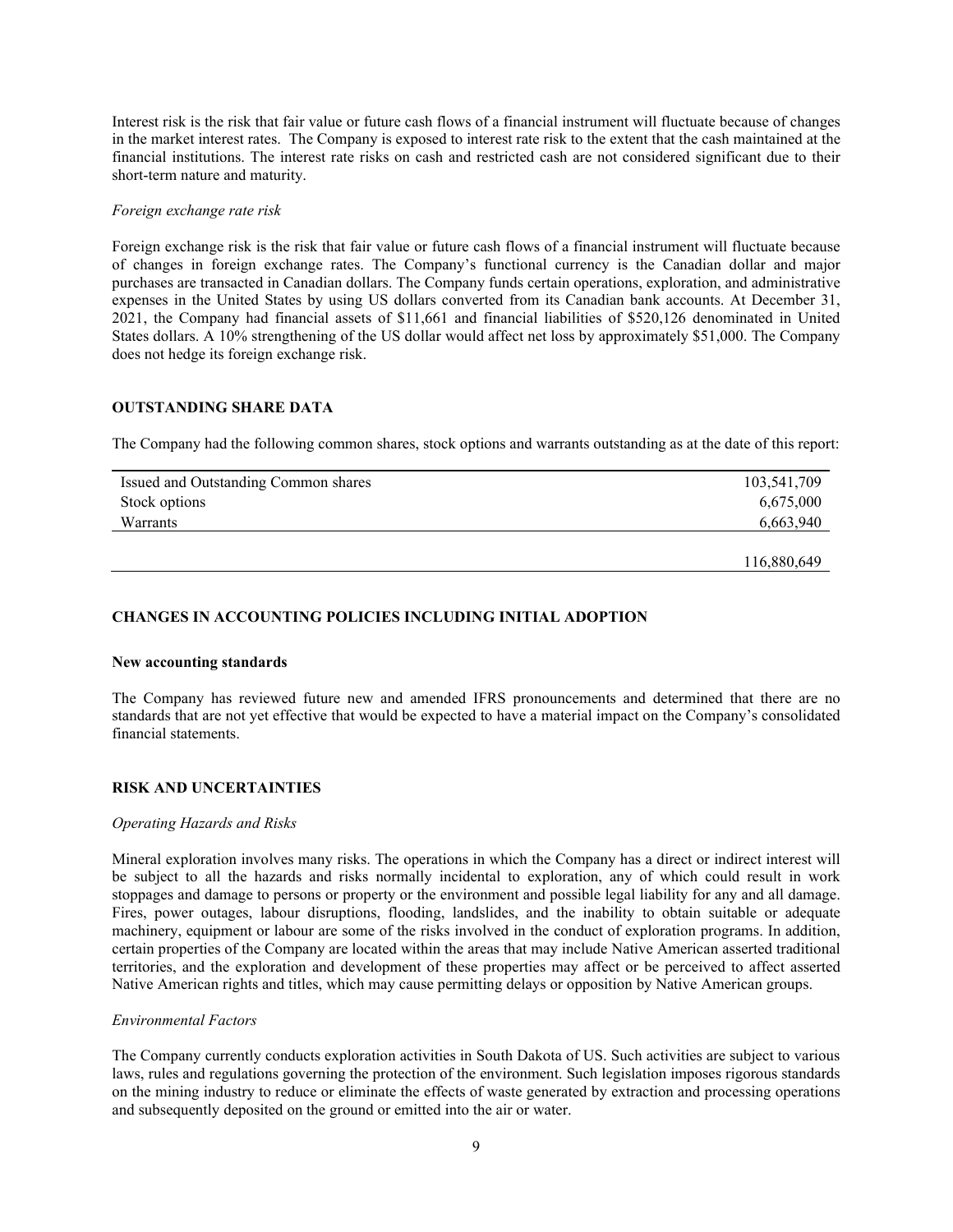All phases of the Company's operations are subject to environmental regulation in the jurisdictions in which it operates. Environmental legislation is evolving in a manner which requires stricter standards and enforcement, increased fines and penalties for non-compliance, more stringent environmental assessments of proposed properties and a heightened degree of responsibility for companies and their officers, directors, and employees. There is no assurance that future changes in environmental regulation, if any, will not adversely affect the Company's operations. The cost of compliance with changes in governmental regulations has the potential to preclude entirely the economic development of a property.

The Company can conduct its exploration within the provisions of the applicable environmental legislation without undue constraint on its ability to carry on efficient operations. The estimated annual cost of environmental compliance for all properties held by the Company in the exploration stage is minimal and pertains primarily to carrying out diamond drilling, trenching, or stripping. Environmental hazards may exist on the Company's properties, which hazards are unknown to the Company at present, which have been caused by previous or existing owners or operators of the properties.

#### *Governmental Regulation*

Exploration activities on the Company's properties are affected to varying degrees by: (i) government regulations relating to such matters as environmental protection, health, safety, and labour; (ii) mining law reform; (iii) restrictions on production, price controls, and tax increases; (iv) maintenance of claims; (v) tenure; and (vi) expropriation of property. There is no assurance that future changes in such regulation, if any, will not adversely affect the Company's operations. Changes in such regulation could result in additional expenses and capital expenditures, restrictions on the availability of capital, competition, reserve uncertainty, potential conflicts of interest, title risks, dilution, and restrictions and delays in operations, the extent of which cannot be predicted.

The Company is at the exploration stage on all its properties. Exploration on the Company's properties requires responsible best exploration practices to comply with company policy, government regulations, maintenance of claims and tenure. All mining activities in South Dakota, regardless of the private or public status of the land on which they occur, are regulated through the South Dakota Mined Land Reclamation Act, and the South Dakota Mined Land Reclamation Regulations. The South Dakota Department of Environment of Natural Resources (DENR) administers the state mining laws; mining-related environmental permits are issued by the DENR, and its governor appointed citizen boards.

If any of the Company's projects are advanced to the development stage, those operations will also be subject to various laws and regulations concerning development, production, taxes, labour standards, environmental protection, mine safety and other matters.

#### *Additional Funding Requirements*

Further exploration on and development of the Company's projects will require additional resources and funding. The Company currently does not have sufficient funds to fully develop these projects. In addition, any positive production decision, if achieved, would require significant funding for project engineering and construction. Accordingly, the continuing development of the Company's properties will depend upon the Company's ability to obtain financing through debt financing, equity financing, the joint venturing of projects, or other means. There is no assurance that the Company will be successful in obtaining the required financing for these or other purposes, including for general working capital.

#### **FORWARD LOOKING STATEMENTS**

This MD&A contains certain forward‐looking information and statements. These forward-looking statements are based on current expectations and various estimates, factors, and assumptions as at the date of this MD&A. The words "expects", "plans", "anticipates", "believes", "intends", "estimates", "projects", "potential", "interprets", "may", "will" and similar expressions identify forward-looking statements. Information concerning the interpretation of drill results may also be considered a forward-looking statement as such information constitutes